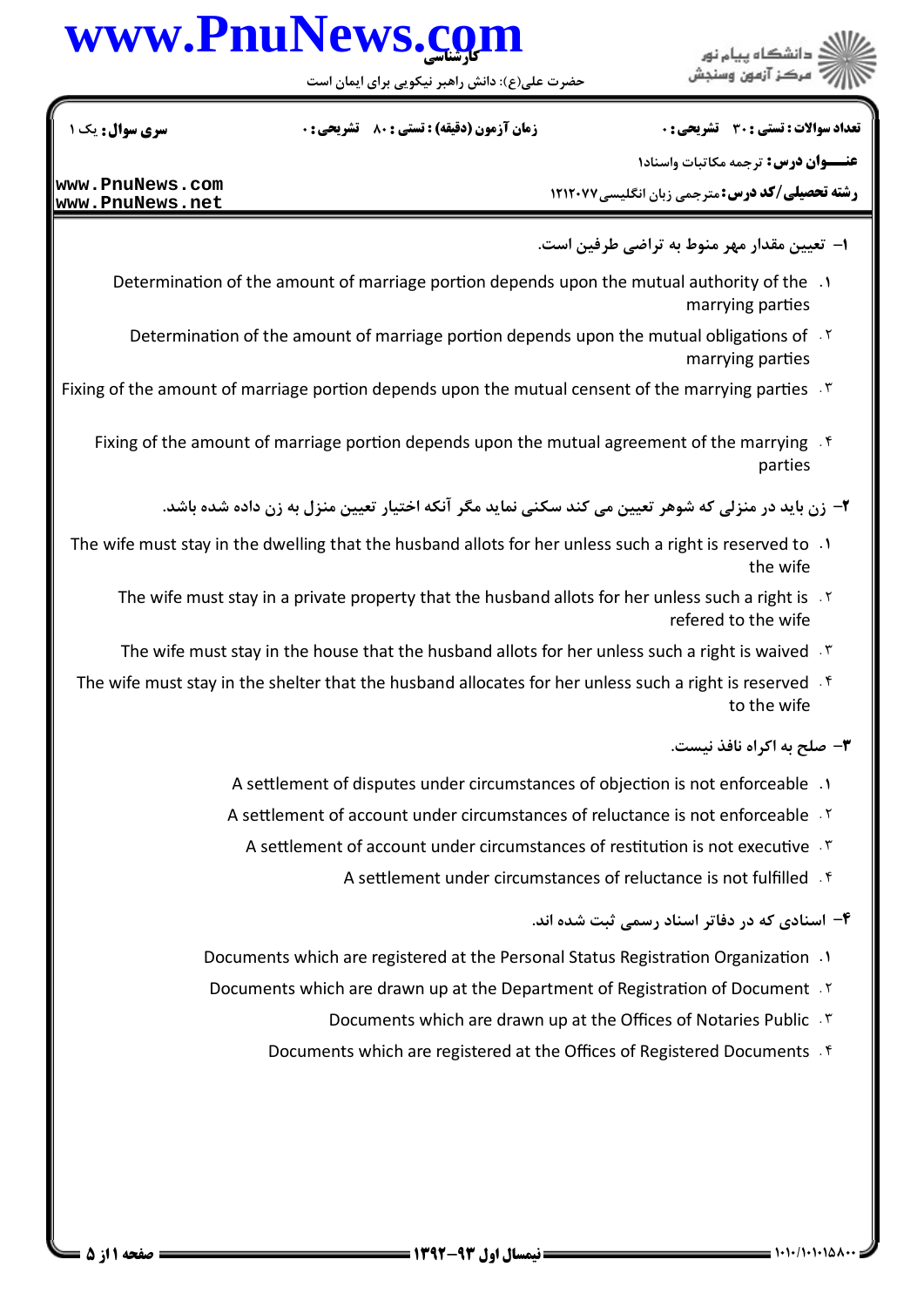# www.PnuNews.com

حضرت علی(ع): دانش راهبر نیکویی برای ایمان اس

ا<br>ڪ دانشڪاه پيام نور<br>ج - مرڪز آزمون وسنڊش

تعداد سوالات : تستى : 30 ٪ تشريحي : 0

**زمان آزمون (دقیقه) : تستی : 80 ٪ تشریحی : 0** 

**سری سوال : ۱ یک** 

عنــوان درس: ترجمه مكاتبات واسناد١

**رشته تحصیلی/کد درس:** مترجمی زبان انگلیسی۷۷۲۱۲۰۷۷

www.PnuNews.com www.PnuNews.net

۵– ماده ۱۲۸۸-قانون مدنی-مفاد سند در صورتی معتبر است که مخالف قوانین نباشد.

- 1. Civil Procrdure Code 1288: The contents of a deed are valid if it is not contrary to the laws
- Civil Code-Article 1288: The contents of a document are authentic if it is not contrary to the laws . Y
	- Civil Code-Procedure 1288: The contents of a document are legal if it is not against the laws . \*
		- Civil Code-Provision 1288: The contents of a deed are valid if it is not against the laws . f

۶– عقد جائز آن است که هر یک از طرفین بتواند هروقتی بخواهد فسخ کند.

- A Conditional contract is one which can't be cancelled by either party if he likes 1
- An unconditional contract is one which can be cancelled if one of the parties likes doing it 15
	- A binding contract is one which can be broken by either party whenever he likes . T
		- A revocable contract can be cancelled by either party whenever he likes . f

#### ٧- صلح بلاعوض نيز جائز است.

- A compromise without surety is also permissible .1
	- A settlement without an Interest is also lawful . Y
- A settlement without a recompense is also lawful F
- A compromise without stipulation is also permissible . f

#### ۸– نظر به ماده ۵۶ قانون کیفر همگانی

- According to Article 56 of Public Criminal Law .1
- Depend on the procedure 56 of Public Penal Code . Y
- Having regard to Article 56 of Notarial Instrument .
	- Having regard to Article 56 of Public Penal Code . f

### ۹- بهترین معادل برای" شماره دفتر اساس" کدام گز تنه است؟

- Base book No .1
- Registration Statement No. ٣.

Establishment No. Y

Official document No . f

### •۱- بهترین معادل برای ″ قابلیت صحی برای ازدواج″ کدام گزینه است؟

- Physical ability to marriage .1
- Circumstances necessary for legality of marriage . Y
- Deputing a third party for given consent to marriage . \varri
	- Medical fitness for marriage . f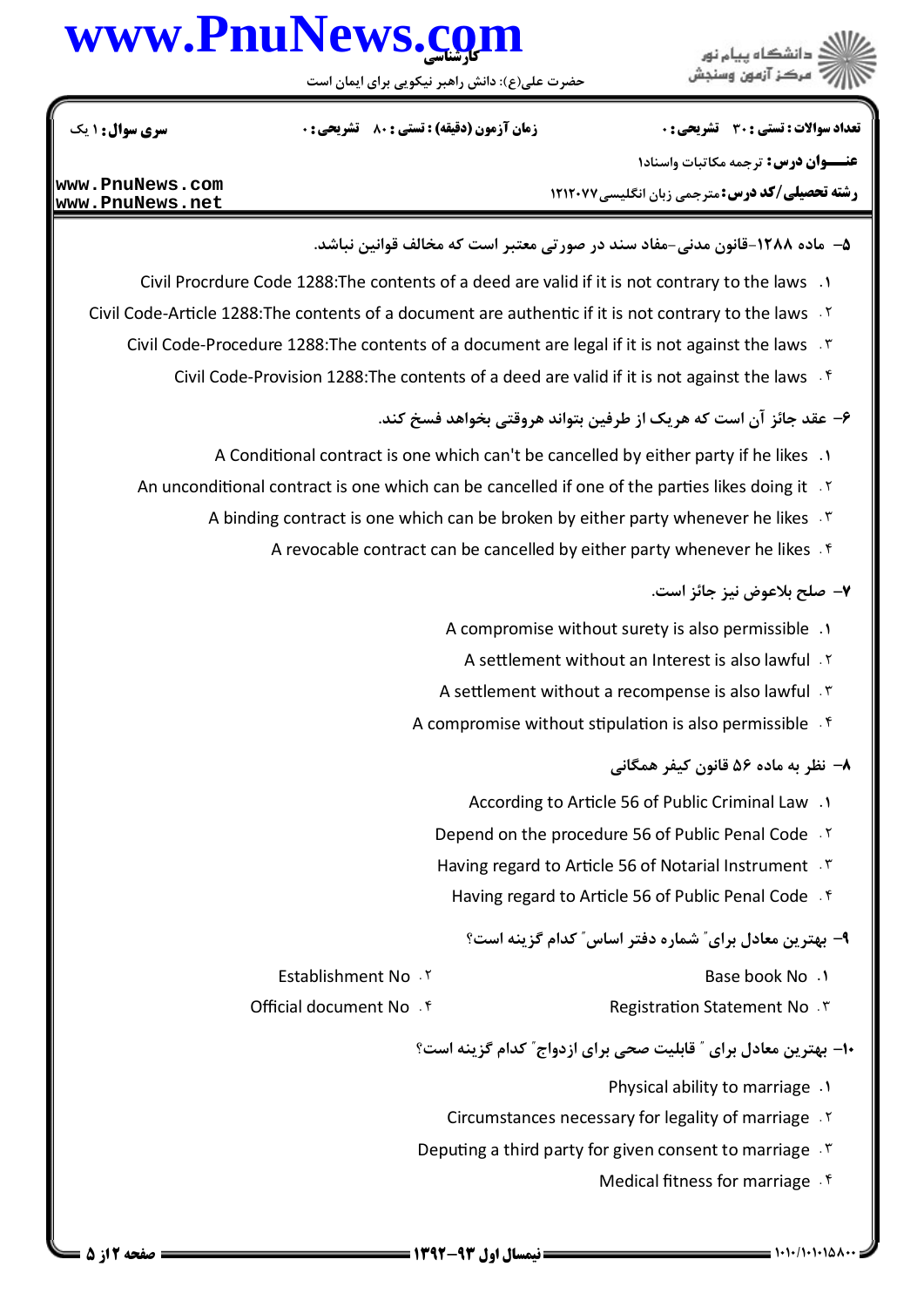|                                    | حضرت علی(ع): دانش راهبر نیکویی برای ایمان است                                                              | www.PnuNews.com            | دانشگاه پیام نور                                                                                     |
|------------------------------------|------------------------------------------------------------------------------------------------------------|----------------------------|------------------------------------------------------------------------------------------------------|
| سری سوال: ۱ یک                     | <b>زمان آزمون (دقیقه) : تستی : 80 ٪ تشریحی : 0</b>                                                         |                            | تعداد سوالات : تستي : 30 ٪ تشريحي : 0                                                                |
| www.PnuNews.com<br>www.PnuNews.net |                                                                                                            |                            | <b>عنـــوان درس:</b> ترجمه مكاتبات واسناد١<br><b>رشته تحصیلی/کد درس:</b> مترجمی زبان انگلیسی۷۷۲۱۲۰۷۷ |
|                                    |                                                                                                            |                            | 11- بهترین معادل برای "خیار تدلیس" کدام گزینه است؟                                                   |
|                                    | The option of conditions . Y                                                                               |                            | The option of trickery .1                                                                            |
|                                    | The option of meeting-place . $f$                                                                          |                            | The option of defect $\cdot$ $\cdot$                                                                 |
|                                    | ۱۲- اجرای ماده ۲۴ قانون ثبت نسبت به اسناد معاملات با حق استرداد، و توقیف شخص و یا اموال مدیونین و مستاجرین |                            |                                                                                                      |
|                                    |                                                                                                            |                            | Right of dismissal and Easement .1                                                                   |
|                                    |                                                                                                            |                            | Right of restitution and Detain the persons .Y                                                       |
|                                    |                                                                                                            |                            | Right of resignation and A person's litigation .                                                     |
|                                    |                                                                                                            |                            | Right of restitution and Arrest a person f                                                           |
|                                    |                                                                                                            |                            | ۱۳- انجام هرگونه معاملات از <u>قطعي و شرطی و رهن و</u> اجاره و معاوضه                                |
|                                    | absolute/conditional/lease/barter . Y                                                                      |                            | fix/conditional/hire/changing .1                                                                     |
|                                    | absolute/conditional/pledge/barter . f                                                                     |                            | unconditional/conditional/rent/exchange . ٣                                                          |
|                                    |                                                                                                            |                            | ۱۴- وکالت در دادگاهها شامل تمام اختیارات راجع به امور دادرسی است.                                    |
|                                    |                                                                                                            |                            | $\rightarrow$ pleading in the courts / legal fees $\cdot$                                            |
|                                    |                                                                                                            |                            | $\rightarrow$ Attorney in fact in the courts / criminal proceedings $\cdot$ <sup>Y</sup>             |
|                                    |                                                                                                            |                            | $\rightarrow$ pleading in the courts / legal proceedings $\cdot$ <sup>r</sup>                        |
|                                    |                                                                                                            |                            | $\rightarrow$ arbitration in the courts / writ of execution $\cdot$ <sup>6</sup>                     |
|                                    | 1۵– <u>در صورتی که مهرالمسمی مجهول باشد</u> یا مالیت نداشته باشد زن مستحق مهرالمثل خواهد بود.              |                            |                                                                                                      |
|                                    |                                                                                                            |                            | If the reasonable marriage portion is unknown .                                                      |
|                                    |                                                                                                            |                            | If the specified marriage portion is unknown . Y                                                     |
|                                    |                                                                                                            |                            | If the registered marriage portion is untraceable . \vare \mot                                       |
|                                    |                                                                                                            |                            | If the reasonable marriage portion is incapacitated f                                                |
|                                    |                                                                                                            |                            | ۱۶- در طلاق بائن برای شوهر <u>حق رجوع</u> نیست.                                                      |
|                                    | Rights of easement . Y                                                                                     |                            | The right to renounce .1                                                                             |
|                                    | Rights of rescinding . f                                                                                   |                            | The right of substitution $.7$                                                                       |
| section.                           | 17-We would like to draw your attention to the trade and <i>guantity discounts</i> we are offering our     |                            |                                                                                                      |
| تخفيف عمده فروشي ۔1                | تخفيف ويژه 2.                                                                                              | تخفيف تجا <sub>دى</sub> .3 | تخفيف كلى . 4                                                                                        |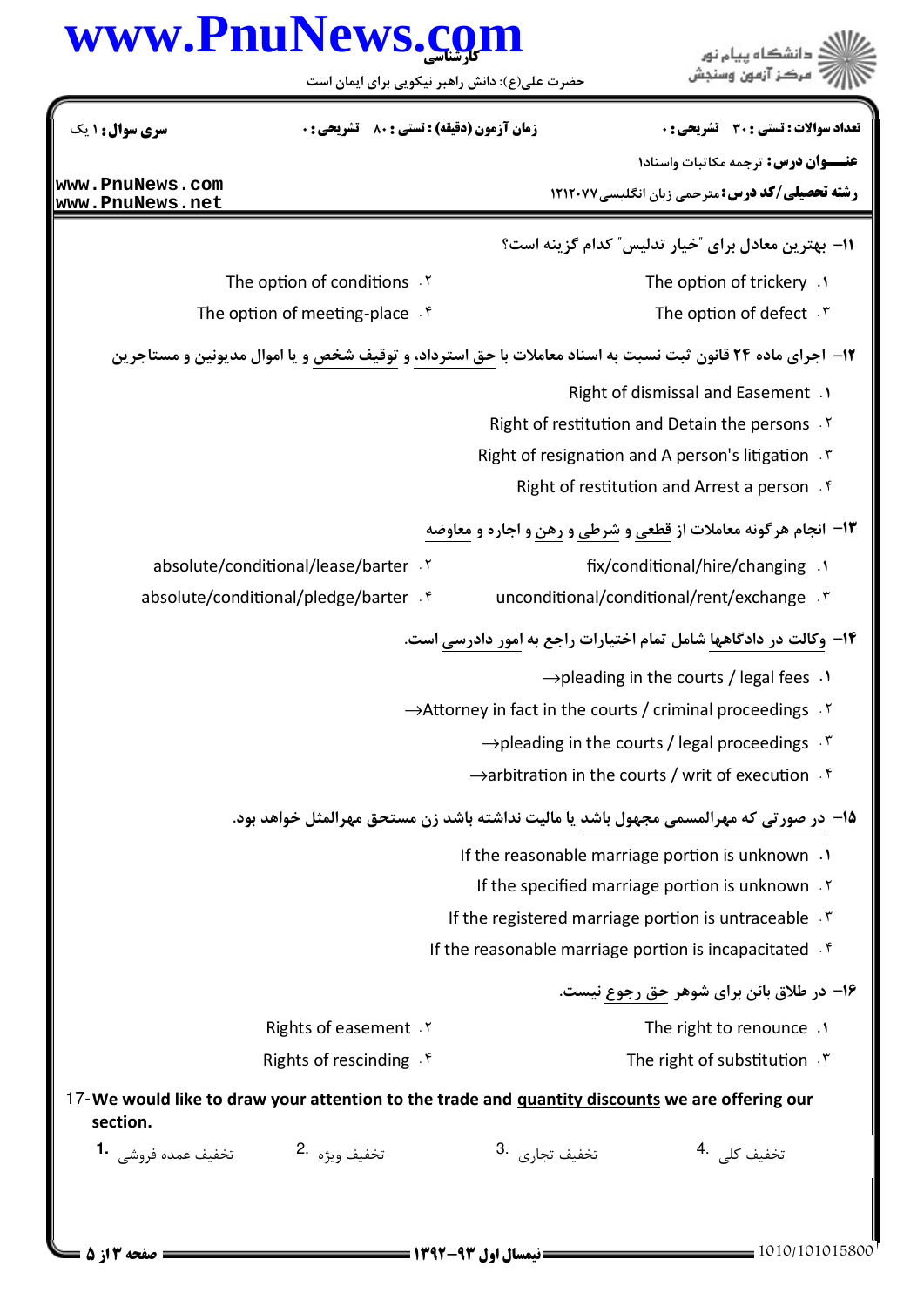|                                                                                                                                                | حضرت علی(ع): دانش راهبر نیکویی برای ایمان است      |                                             | مركز آزمون وسنجش                                                                             |
|------------------------------------------------------------------------------------------------------------------------------------------------|----------------------------------------------------|---------------------------------------------|----------------------------------------------------------------------------------------------|
| سری سوال : یک ۱                                                                                                                                | <b>زمان آزمون (دقیقه) : تستی : 80 ٪ تشریحی : 0</b> |                                             | تعداد سوالات : تستى : 30 ٪ تشريحي : 0                                                        |
| www.PnuNews.com<br>www.PnuNews.net                                                                                                             |                                                    |                                             | عنــوان درس: ترجمه مكاتبات واسناد١<br><b>رشته تحصیلی/کد درس: مترجمی زبان انگلیسی ۱۲۱۲۰۷۷</b> |
| 18-An agency may be either gratuitous or inreturn of remuneration                                                                              |                                                    |                                             |                                                                                              |
| اج <sub>ا</sub> ت 1.                                                                                                                           | مشروع .2                                           | مطلق . <sup>3</sup>                         | مجانی .4                                                                                     |
| 19-They have asked us to instruct you that the 40 sets of crockery ordered should be packed in 5<br>crates.                                    |                                                    |                                             |                                                                                              |
| ارسال کردن 1.                                                                                                                                  | سفارش دادن .2                                      | تحويل دادن . 3                              | توصيه كردن 4.                                                                                |
| 20- The best equivalent for " will render the contract void" is                                                                                |                                                    |                                             |                                                                                              |
| موجب بطلان عقد است <b>1</b> ۰                                                                                                                  |                                                    | موجب صحت عقد است 2.                         |                                                                                              |
| موجب فسخ عقد است .3                                                                                                                            |                                                    | موجب اجراي عقد است .4                       |                                                                                              |
| 21-As the sale was on a c.i.f basis and the <u>forwarding company</u> your agents, we suggest you contact<br>them with regard to compensation. |                                                    |                                             |                                                                                              |
| شركت ماد <sub>ر</sub> 1.                                                                                                                       | شركت تابعه <sup>.2</sup>                           | نمايندگى شركت <sup>.3</sup>                 | شركت حمل و نقل <sup>.4</sup>                                                                 |
| 22-The best equivalent for " certified true translation " is                                                                                   |                                                    |                                             |                                                                                              |
| صحت ترجمه <b>1</b> ۰                                                                                                                           | ترجمه گواهی شده <sup>.2</sup>                      | ترجمه رسمي <sup>3</sup> .                   | رونوشت ترجمه 4.                                                                              |
| 23-The best equivalent for " Annuity insurance " is                                                                                            |                                                    |                                             |                                                                                              |
| بيمه تمام خطر 1.                                                                                                                               | بيمه كامل 2.                                       | بيمه عدم النفع <sup>.3</sup>                | بيمه مستمرى 4.                                                                               |
| 24-The best equivalent for " Catastropher reinsurance " is                                                                                     |                                                    |                                             |                                                                                              |
| بیمه اتکائ <sub>ی</sub> <b>1</b> ۰                                                                                                             |                                                    | بيمه اتكائ <sub>ى</sub> حوادث غير مترقبه 2. |                                                                                              |
| بیمه اتکائ <sub>ی</sub> مازاد 3.                                                                                                               |                                                    | بیمه اتکائی حصری سهم .4                     |                                                                                              |
| 25-The best equivalent for " Underwriting account " is                                                                                         |                                                    |                                             |                                                                                              |
| برگ بیمه <b>1.</b>                                                                                                                             | سود مورد بیمه 2.                                   | تعرفه بيمه 3.                               | دفتر ثبت بيمه ها 4.                                                                          |
| 26-The best equivalent for " Mutual insurance " is                                                                                             |                                                    |                                             |                                                                                              |
| بيمه سود <b>1.</b>                                                                                                                             | بيمه اختيا <sub>دى</sub> 2.                        | بیمه تعاونی .3                              | بيمه گروهي .4                                                                                |
| 27-The best equivalent for " Minutes of the meeting " is                                                                                       |                                                    |                                             |                                                                                              |
| جوابگويي 1.                                                                                                                                    | اظهارنامه 2.                                       | صور تجلسه <sup>3</sup> ۰                    | تشريفات 4.                                                                                   |
| 28-The best equivalent for " is exempted from " is                                                                                             |                                                    |                                             |                                                                                              |
| معاف می گردد <b>1</b> ۰                                                                                                                        | عزل می شود 2.                                      | 3. استنباط می شود                           | محکوم می گردد۔ <sup>4</sup>                                                                  |